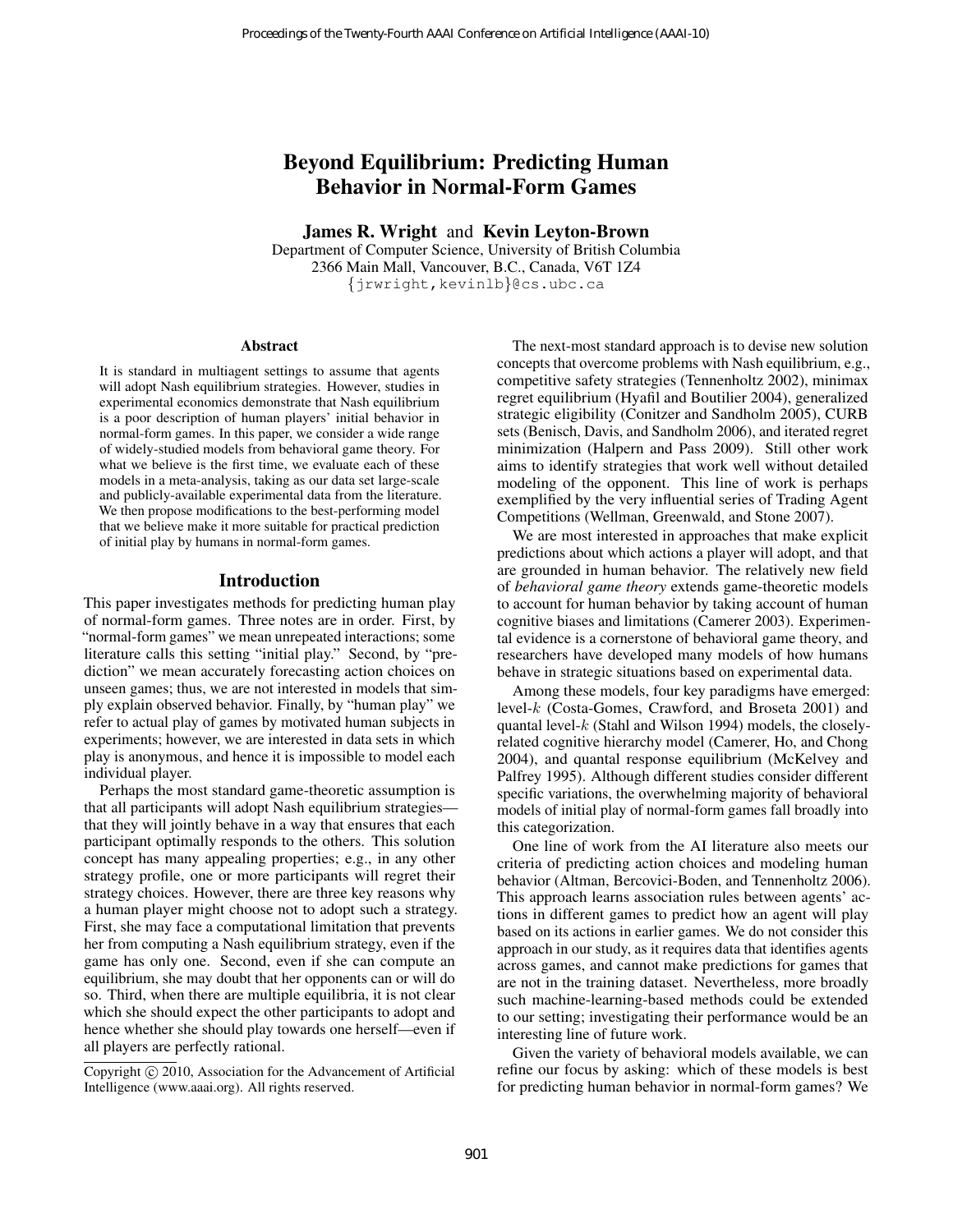| Paper                                      | Nash |  | 풍 |  |
|--------------------------------------------|------|--|---|--|
| (Stahl and Wilson 1994)                    |      |  |   |  |
| McKelvey and Palfrey 1995)                 |      |  |   |  |
| Stahl and Wilson 1995)                     |      |  |   |  |
| (Costa-Gomes, Crawford, and Broseta 1998)  |      |  |   |  |
| (Haruvy, Stahl, and Wilson 1999)           |      |  |   |  |
| (Costa-Gomes, Crawford, and Broseta 2001)  | f    |  |   |  |
| (Haruvy, Stahl, and Wilson 2001)           |      |  |   |  |
| (Morgan and Sefton 2002)                   |      |  |   |  |
| (Weizsäcker 2003)                          |      |  |   |  |
| (Camerer, Ho, and Chong 2004)              |      |  | p |  |
| (Costa-Gomes and Crawford 2006)            |      |  |   |  |
| (Stahl and Haruvy 2008)                    |      |  |   |  |
| (Rev-Biel 2009)                            |      |  |   |  |
| (Georganas, Healy, and Weber 2010)         |      |  |   |  |
| (Hahn, Lum, and Mela 2010)                 |      |  | p |  |
|                                            |      |  |   |  |
| (Camerer, Ho, and Chong 2001)              |      |  | f |  |
| (Chong, Camerer, and Ho 2005)              |      |  |   |  |
| (Crawford and Iriberri 2007)               |      |  |   |  |
| (Costa-Gomes, Crawford, and Iriberri 2009) |      |  |   |  |
| (Rogers, Palfrey, and Camerer 2009)        |      |  |   |  |
|                                            |      |  |   |  |

Table 1: Existing work. A 'p' indicates that the study evaluated out-of-sample prediction performance for that model; a 't' indicates statistical tests of training sample performance; an 'f' indicates comparison of training sample fit only.

conducted an exhaustive literature survey to determine the extent to which this question had already been answered. Specifically, we checked all (1698) citations to the four papers cited above using Google Scholar. We discarded superficial references, papers that simply applied one of the models to an application domain, and papers that studied repeated games. This left us with a total of 20 papers (including the four with which we began), listed in Table 1.

Overall, we found no paper that compared the predictive performance of all four models. Indeed, there were two senses in which the literature fell short of addressing this question. First, the behavioral economics literature is concerned more with *explaining* behavior than with *predicting* it. Thus, comparisons of out-of-sample prediction performance were rare. Here we describe the only exceptions: (Morgan and Sefton 2002) and (Hahn, Lum, and Mela 2010) evaluated prediction performance using held-out test data; (Camerer, Ho, and Chong 2004) and (Chong, Camerer, and Ho 2005) computed likelihoods on each individual game in their datasets after using models fit to the  $n - 1$  remaining games; (Crawford and Iriberri 2007) compared the performance of two models by training each model on each game in their dataset individually, and then evaluating the performance of each of these *n* trained models on each of the  $n - 1$ other individual games. Second, most of the papers compared only one of the four models (often with variations) to Nash equilibrium. Indeed, only five of the 20 studies (see the bottom portion of Table 1) compared more than one of the four key models. Only two of these studies explicitly compared the prediction performance of more than one of the four models; the remaining three performed comparisons in terms of training set fit.

In the next section we describe canonical forms of the four key models that we evaluated, and the human experimental data upon which we based our study. We then present our paper's two key contributions. First, we evaluate the quality of the behavioral predictions made by these four models. Second, we perform deeper analyses of the models, addressing four questions that arose out of our initial evaluation. Overall, we conclude that the quantal level- $k$  model predicts initial play by humans in normal-form games significantly better than the other behavioral models. We also propose a conceptually simpler and more parsimonious model with performance roughly equivalent to quantal level-k.

### Existing Behavioral Models

We begin by formally defining the four behavioral models that we studied.

### Quantal Response Equilibrium

One prominent behavioral theory asserts that agents become more likely to make errors as those errors become less costly. We refer to this property as *cost-proportional errors*. This can be modeled by assuming that agents best respond *quantally*, rather than via strict maximization.

Definition 1 (Quantal best response). A *(logit) quantal bestresponse*  $QBR_i(s_{-i} \mid \lambda)$  *by agent*  $i$  *to a strategy profile*  $s_{-i}$ is a mixed strategy  $s_i$  such that

$$
s_i(a_i) = \frac{\exp[\lambda \cdot u_i(a_i, s_{-i})]}{\sum_{a'_i} \exp[\lambda \cdot u_i(a'_i, s_{-i})]},
$$
 (1)

where  $\lambda$  (the *precision* parameter) indicates how sensitive agents are to utility differences. Note that unlike regular best response, which is a set-valued function, quantal best response returns a single mixed strategy.

This gives rise to a generalization of Nash equilibrium known as the *quantal response equilibrium* ("QRE") (McKelvey and Palfrey 1995).

Definition 2 (QRE). A *quantal response equilibrium* with precision  $\lambda$  is a mixed strategy profile  $s^*$  in which every agent's strategy is a quantal best response to the strategies of the other agents. That is,  $s_i^* = QBR_i(s_{-i}^* | \lambda)$  agents i.

A QRE is guaranteed to exist for any normal-form game and non-negative precision (McKelvey and Palfrey 1995).

One criticism of this solution concept is that, although (1) is translation-invariant, it is not scale invariant. That is, while adding some constant value to the payoffs of a game will not change its QRE, multiplying payoffs by a positive constant will. This is problematic because utility functions do not themselves have unique scales (Von Neumann and Morgenstern 1944).

#### Level- $k$

Another key idea from behavioral game theory is that humans can perform only a bounded number of *iterations of strategic reasoning*. The level-k model (Costa-Gomes, Crawford, and Broseta 2001) captures this idea by associating each agent  $i$ with a level  $k_i \in \{0, 1, 2, \ldots\}$ , corresponding to the number of iterations of reasoning the agent is able to perform. A *level-*0 *agent* plays randomly, choosing uniformly at random from his possible actions. A *level-k agent*, for  $k \geq 1$ , best responds to the strategy played by level- $(k - 1)$  agents. If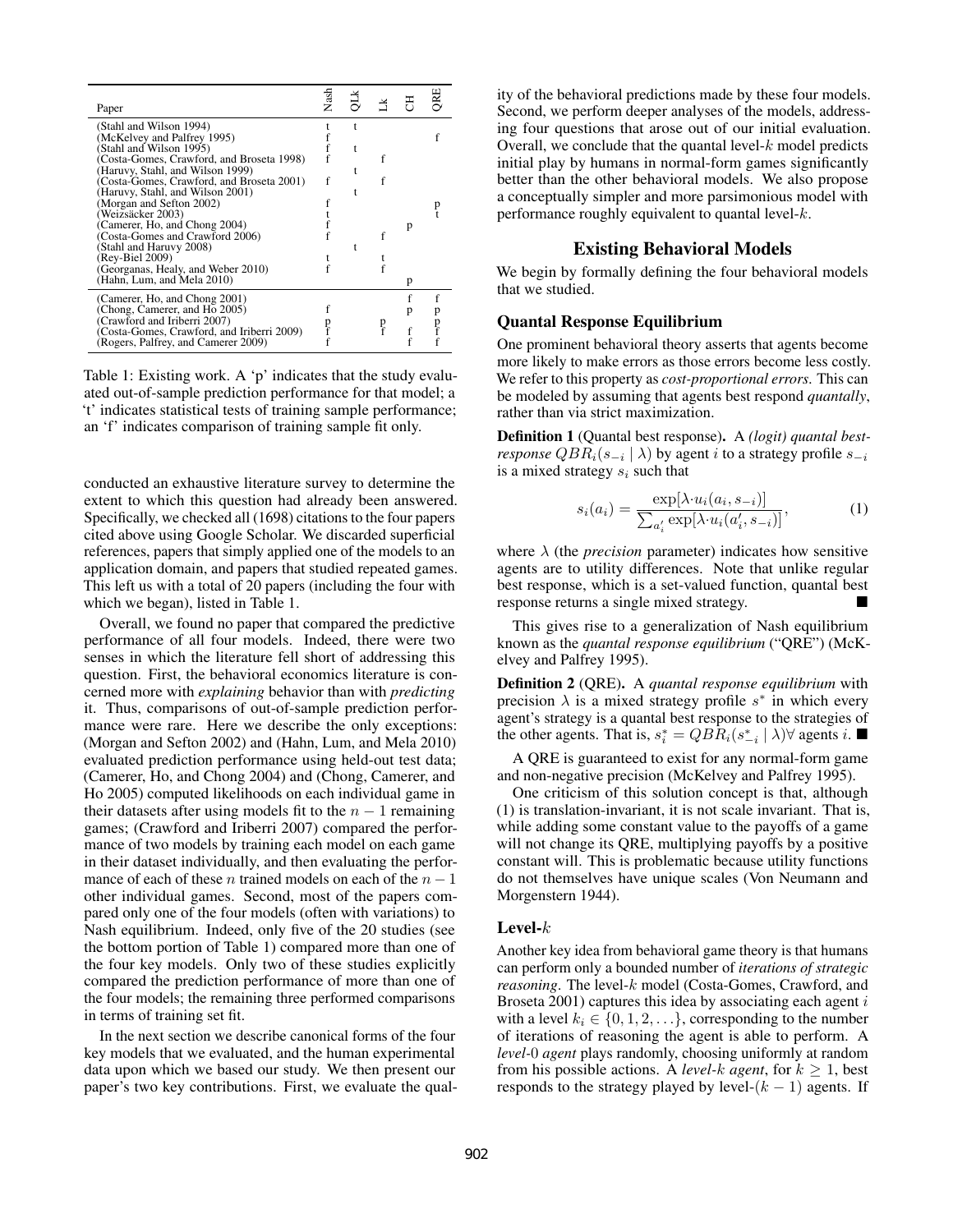a level- $k$  agent has more than one best response, he mixes uniformly over them.

Here we consider a particular level- $k$  model, dubbed Lk, which assumes that all agents belong to levels 0,1, and 2.<sup>1</sup> Each agent with level  $k > 0$  has an associated probability  $\epsilon_k$  of making an "error", i.e., of playing an action that is not a best response to the level- $(k - 1)$  strategy. However, the agents do not account for these errors when forming their beliefs about how lower-level agents will act.

**Definition 3** (Lk model). Let  $A_i$  denote player i's action set, and  $BR<sub>i</sub>(s<sub>−i</sub>)$  denote the set of i's best responses to the strategy profile s<sup>−</sup><sup>i</sup> . Let IBRi,k denote the *iterative best response set* for a level-k agent i, with  $IBR_{i,0} = A_i$ and  $IBR_{i,k} = BR_i (IBR_{-i,k-1})$ . Then the distribution  $\pi_{i,k}^{Lk} \in \Pi(A_i)$  that the Lk model predicts for a level- $k$  agent playing as agent  $i$  is defined as follows:

$$
\pi_{i,0}^{Lk}(a_i) = |A_i|^{-1},
$$
  
\n
$$
\pi_{i,k}^{Lk}(a_i) = \begin{cases} (1 - \epsilon_k)/|IBR_{i,k}| & \text{if } a_i \in IBR_{i,k}, \\ \epsilon_k/(|A_i| - |IBR_{i,k}|) & \text{otherwise.} \end{cases}
$$

In total, this model has 4 parameters:  $\{\alpha_1, \alpha_2\}$ , the relative proportions of level-1 and level-2 agents, and  $\{\epsilon_1, \epsilon_2\}$ , the error probabilities of each non-zero type.

#### Cognitive Hierarchy

The cognitive hierarchy model (Camerer, Ho, and Chong  $2004$ ), like level- $k$ , aims to model agents with heterogeneous bounds on iterated reasoning. It differs from the level- $k$ model in two ways. First, agent types do not have associated error rates; each agent best responds perfectly to its beliefs. Second, agents best respond to the full distribution of lower-level types, rather than only to the strategy one level below. More formally, every agent again has an associated level  $m \in \{0, 1, 2, \ldots\}$ . Let F be the cumulative distribution of the levels in the population. Level-0 agents play (typically uniformly) at random. Level-m agents ( $m \ge 1$ ) best respond to the strategies that would be played in a population described by the cumulative distribution  $F(j \mid j < m)$ .

(Camerer, Ho, and Chong 2004) advocate a singleparameter restriction of the cognitive hierarchy model called *Poisson-CH*, in which the levels of agents in the population F are distributed according to a Poisson distribution.

**Definition 4** (Poisson-CH model). Let  $\pi_{i,m}^{PCH} \in \Pi(A_i)$  be the distribution over actions predicted for an agent  $i$  with level *m* by the Poisson-CH model. Let  $F$  ∼ Poisson( $τ$ ). Let  $TBR_{i,m}$  be the *truncated best response set* for a level-m agent *i*, with  $TBR_{i,m} = BR_i \left( \sum_{\ell=0}^{m-1} F(\ell) \pi_{-i,\ell}^{PCH} \right)$ . Then  $\pi^{PCH}$  is defined as follows:

$$
\pi_{i,0}^{PCH}(a_i) = |A_i|^{-1},
$$
  
\n
$$
\pi_{i,m}^{PCH}(a_i) = \begin{cases} |TBR_{i,m}|^{-1} & \text{if } a_i \in TBR_{i,m}, \\ 0 & \text{otherwise.} \end{cases}
$$

(Rogers, Palfrey, and Camerer 2009) noted that cognitive hierarchy predictions often exhibit cost-proportional errors (which they call the "negative frequency-payoff deviation relationship"), even though the cognitive hierarchy model does not explicitly model this effect. This leaves open the question whether cognitive hierarchy (and level- $k$ ) predict well only to the extent that their predictions happen to exhibit cost-proportional errors, or whether bounded iterated reasoning captures an independent phenomenon.

#### Quantal Level-k

(Stahl and Wilson 1994) propose a rich model of strategic reasoning that combines elements of the QRE and level- $k$ models; we refer to it as the *quantal level-*k *model* (QLk). In QLk, agents have one of three levels, as in Lk. Each agent responds to its beliefs quantally, as in QRE. Like Lk, agents believe that the rest of the population has the next-lower type.

The main difference between QLk and Lk is in the error structure. In Lk, higher-level agents believe that all lowerlevel agents best respond perfectly, although in fact every agent has some probability of making an error. In contrast, in QLk, agents are aware of the quantal nature of the lowerlevel agents' responses, and have a (possibly-incorrect) belief about the lower-level agents' precision.

**Definition 5** (QLk model). The distribution  $\pi_{i,k}^{QLk} \in \Pi(A_i)$ over actions that QLk predicts for a level- $k$  agent playing as agent *i* is defined as follows.

$$
\pi_{i,0}^{QLk}(a_i) = |A_i|^{-1},
$$
  
\n
$$
\pi_{i,1}^{QLk} = QBR_i(\pi_{-i,0}^{QLk} | \lambda_1),
$$
  
\n
$$
\pi_{i,2}^{Lk} = QBR_i(\gamma | \lambda_2),
$$

where  $\gamma$  is a mixed-strategy profile representing level-2 agents' (possibly-incorrect) beliefs about how level-1 agents play, with  $\gamma_j(a_j) = QBR_j(\pi_{-j,0}^{QLk} \mid \mu)$ . The quantal level- $k$ model thus has five parameters:  $\{\alpha_1,\alpha_2\}$ , the relative proportions of level-1 and level-2 agents;  $\{\lambda_1, \lambda_2\}$ , the precisions of level-1 and level-2 agents' responses; and  $\mu$ , level-2 agents' beliefs about the precision of level-1 agents.

### Experimental Setup

In this section we describe the data and methods that we used in our model evaluations. We also describe two models based on Nash equilibrium.

#### Data

During the literature survey described earlier, we also looked for datasets. We identified nine large-scale, publicly-available sets of human-subject experimental data. Of these, five (Stahl and Wilson 1994; 1995; Costa-Gomes, Crawford, and Broseta 1998; Goeree and Holt 2001; Cooper and Van Huyck 2003) were used in follow-up work by researchers other than the original authors; we included all of these datasets in our study. We also included the dataset from (Rogers, Palfrey, and Camerer 2009), as it contained a wide variety of game types, including asymmetric games and games with differing numbers of actions. We excluded the remaining three datasets

<sup>&</sup>lt;sup>1</sup>We here model only level- $k$  agents, unlike (Costa-Gomes, Crawford, and Broseta 2001) who also modeled other decision rules.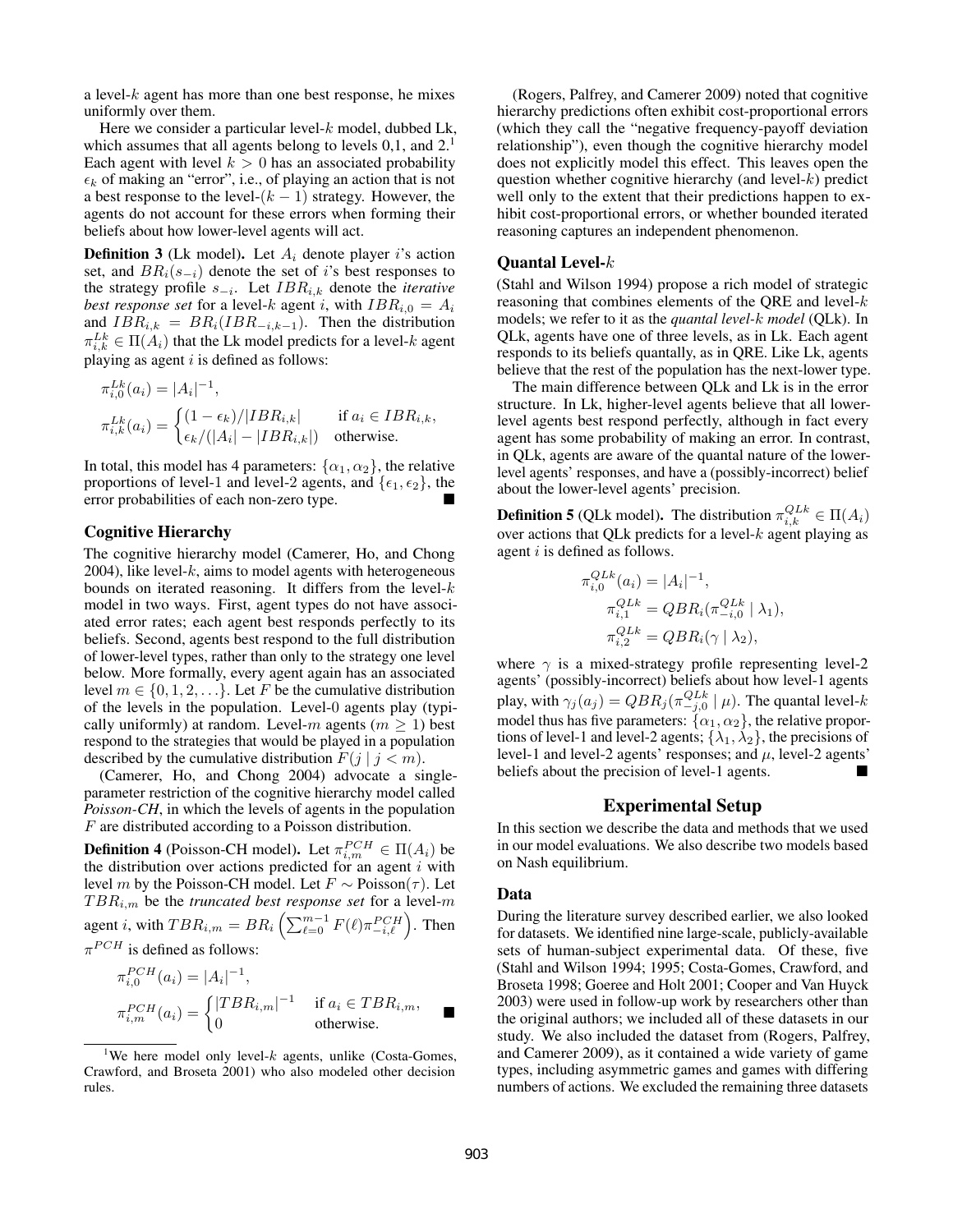(Haruvy, Stahl, and Wilson 2001), (Haruvy and Stahl 2007), (Stahl and Haruvy 2008) because they were substantially similar to the datasets from (Stahl and Wilson 1994), (Stahl and Wilson 1995), and because of computational resource constraints.

In (Stahl and Wilson 1994) experimental subjects played 10 normal-form games, with payoffs denominated in units worth 2.5 cents. In (Stahl and Wilson 1995), subjects played 12 normal-form games, where each point of payoff gave a 1% chance (per game) of winning \$2.00. In (Costa-Gomes, Crawford, and Broseta 1998) subjects played 18 normalform games, with each point of payoff worth 40 cents. However, subjects were paid based on the outcome of only one randomly-selected game. (Goeree and Holt 2001) presented 10 games in which subjects' behavior was close to that predicted by Nash equilibrium, and 10 other small variations on the same games in which subjects' behavior was *not* wellpredicted by Nash equilibrium. Half of these games were normal form; the payoffs for each game were denominated in pennies. In (Cooper and Van Huyck 2003), agents played the normal forms of 8 games, followed by extensive form games with the same induced normal form; we include only the data from the normal-form games. Finally, in (Rogers, Palfrey, and Camerer 2009), subjects played 17 normal-form games, with payoffs denominated in pennies.

We represent each observation of an action by an experimental subject as a pair  $(a_i, G)$ , where  $a_i$  is the action that the subject took when playing as player  $i$  in game  $G$ . All games were two player, so each single play of a game generated two observations. We built one dataset for each study, named by the source study: SW94 contains 400 observations from (Stahl and Wilson 1994), SW95 has 576 observations from (Stahl and Wilson 1995), CGCB98 has 1566 observations from (Costa-Gomes, Crawford, and Broseta 1998), GH01 has 500 observations from (Goeree and Holt 2001), CVH03 has 2992 observations from (Cooper and Van Huyck 2003), and RPC09 has 1210 observations from (Rogers, Palfrey, and Camerer 2009). We combined the data from all 75 games into a seventh dataset (ALL6) containing 6974 observations.

### Methods

To evaluate a given model on a given dataset, we performed 10 rounds of 10-fold cross-validation. Specifically, for each round, we randomly divided the dataset into 10 parts. For each of the 10 ways of selecting 9 parts from the 10, we computed the maximum likelihood estimate of the model's parameters based on those 9 parts, using the Nelder-Mead simplex algorithm (Nelder and Mead 1965). We then determined the log likelihood of the remaining part given the prediction. We call the average of this quantity across all 10 parts the *cross-validated log likelihood*. The average (across rounds) of the cross-validated log likelihoods is distributed according to a Student's-t distribution see, e.g., (Witten and Frank 2000). We compared the predictive power of different behavioral models on a given dataset by comparing the average cross-validated log likelihood of the dataset under each model. We say that one model predicted significantly better than another when the 95% confidence intervals for the average cross-validated log likelihoods do not overlap.

We used GAMBIT (McKelvey, McLennan, and Turocy 2007) to compute QRE and to enumerate the Nash equilibria of games. We performed computation on the glacier cluster of WestGrid (www.westgrid.ca), which consists of 840 computing nodes, each with two 3.06GHz Intel Xeon 32-bit processors and either 2GB or 4GB of RAM. In total, the results reported in this paper required approximately 107 CPU days of machine time, primarily for model fitting.

## Nash Equilibrium Models

Any attempt to use Nash equilibrium for prediction must extend the solution concept to solve two problems: ensuring that no action is assigned probability 0, and dealing with multiple equilibria.<sup>2</sup> Indeed, in 83% of the games in the  $\text{ALL6}$ dataset (62 out of 75), *every* Nash equilibrium assigned probability 0 to actions that were actually taken by experimental subjects. This means that treating Nash equilibrium as a prediction resulted in the entire dataset having probability 0.

We solved the first problem by adding a parameter representing the probability that a player will choose an action at random. (As in our other models, we fit this parameter using maximum likelihood estimation.) We constructed two new models, corresponding to two ways of solving the second problem. The first model, *uniform Nash equilibrium with error* (UNEE), takes the average over the predictions of every Nash equilibrium. This is equivalent to having a uniform prior over the equilibria of a game; its performance provides a lower bound on the quality of predictions that can be made based on Nash equilibrium. The second model, *nondeterministic Nash equilibrium with error* (NNEE), nondeterministically selects the Nash equilibrium that is most consistent with the full dataset. Clearly this model cannot not be used for prediction, as it relies upon "peeking" at the full dataset. Its performance gives an upper bound on the quality of predictions based on a *single* Nash equilibrium; note, however, that it is possible for UNEE to achieve better performance than NNEE.

### Model Analysis

In this section we describe the results of our experiments. Figure 1 compares our four behavioral and two equilibriumbased models. For each model and each dataset, we give the factor by which the dataset is more likely according to the model's prediction than it is according to a uniform random prediction. Thus, for example, the ALL6 dataset is approximately  $10^{20}$  times more likely according to QRE's prediction than it is according to a uniform random prediction.

### Comparing Behavioral Models

In most datasets, the model based on cost-proportional errors (QRE) predicted significantly better than the two models based on bounded iterated reasoning (Lk and Poisson-

<sup>&</sup>lt;sup>2</sup>One might wonder whether the  $\epsilon$ -equilibrium solution concept solves either of these problems. In fact, it makes the equilibrium selection problem much harder, as every game has infinitely many  $\epsilon$ -equilibria for any  $\epsilon > 0$ . To our knowledge, no algorithm for characterizing this set exists, making equilibrium selection impractical. Thus, we did not consider  $\epsilon$ -equilibrium in our study.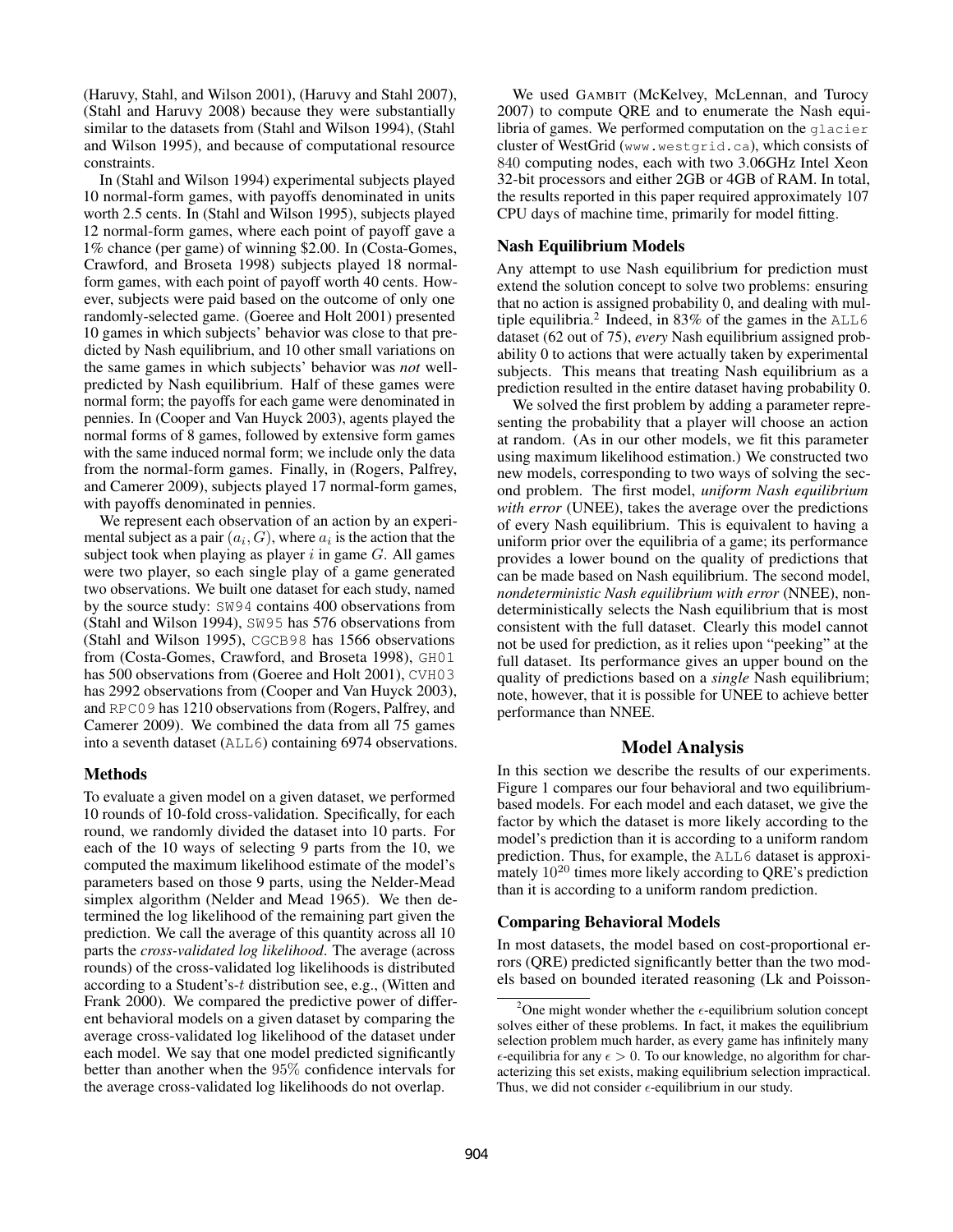

Figure 1: Average likelihood ratios of model predictions to random predictions, with 95% confidence intervals.

CH). However, in three datasets, including the aggregated dataset, the situation was reversed, with Lk and Poisson-CH outperforming QRE. This mixed result is consistent with earlier comparisons of QRE with these two models (Chong, Camerer, and Ho 2005; Crawford and Iriberri 2007; Rogers, Palfrey, and Camerer 2009), and suggests that bounded iterated reasoning and cost-proportional errors capture distinct underlying phenomena. That suggests that our remaining model, which incorporates both components, should predict better than models that incorporate only one component. This was indeed the case, as QLk generally outperformed the single-component models. Overall, QLk was the strongest of the behavioral models, predicting significantly better than all models in all datasets except CVH03 and SW95.

In contrast to earlier studies which found few to no level-0 agents (Stahl and Wilson 1994; 1995; Haruvy, Stahl, and Wilson 2001), our fitted parameters for the Lk and QLk models estimated large proportions of level-0 agents (61% and 54% respectively on the ALL6 dataset). This is explained by differences in the fitting procedures used. We chose parameters to maximize the likelihood of all observed behavior in a given dataset, whereas the cited studies estimated parameters on a per-subject basis by assigning each subject the level that would maximize the likelihood of his or her sequence of choices in all the games in the dataset.

#### Comparing to Nash Equilibrium

It is already well known that Nash equilibrium is a poor description of humans' initial play in normal-form games e.g., see (Goeree and Holt 2001). However, for the sake of completeness, we also evaluated the predictive power of Nash equilibrium on our datasets. Referring again to Figure 1, we see that UNEE's predictions were significantly worse than those of every behavioral model on every dataset except GH01 and SW95. NNEE's predictions were significantly worse than those of QLk on every dataset except SW95 and GH01. This is strong evidence that behavioral models better predict human play in normal-form games than Nash

equilibrium. It is unsurprising that GH01 was an exception, since it was deliberately constructed so that human play on half of its games would be relatively well-described by Nash equilibrium. The performance of UNEE on SW95 is more surprising, and might deserve additional study.

### Deeper Analysis of Behavioral Models

In this section we perform a deeper analysis of our four behavioral models in order to answer four questions that arose out of our initial evaluation. Specifically, for each question we constructed modified models and compared their performance to that of the original models. Figure 2 reports the evaluations of all the modified models considered in this section, expressed as a ratio between the likelihood of the modified model and the corresponding original model.

#### Are Poisson Distributions Helpful in CH?

Our first question was whether it is reasonable to assume that agent levels have a Poisson distribution in the cognitive hierarchy model. At the best-fitting parameter values for ALL6, this would imply that roughly 59% of agents are level-0, which we consider implausible. We hypothesized that a cognitive hierarchy model assuming some other distribution would better fit the data. To test this hypothesis, we constructed a 4-parameter cognitive hierarchy model (CH4), in which each agent was assumed to have level  $m \leq 4$ , but where the distributional form was otherwise unrestricted.

In Figure  $2(a)$  we can see that the ALL6 dataset is approximately 10,000 times more likely according to the CH4 model's prediction than it is according to Poisson-CH. CH4 predicted significantly better than the Poisson-CH model on most datasets, and never significantly worse. Overall, we conclude that the assumption of Poisson-distributed agent levels was unhelpful in the cognitive hierarchy model.

### Are Higher Level Agents Helpful in Level-k?

Both the quantal level- $k$  and level- $k$  models assume that all agents have level  $k \leq 2$ . Our second question was whether a richer model that allowed for higher-level agents would have better predictive power. To explore this question, we constructed a level-k model with  $k \in \{0, 1, 2, 3, 4\}$  (Lk4). We hypothesized that the Lk4 model would have better predictive power than the Lk model.

As reported in Figure 2(b), the Lk4 model predicted significantly better than the Lk model on all datasets except CGCB98, where there was no significant difference between the two models. However, these differences were small in every case, in spite of the fact that Lk4 has twice as many parameters as Lk. Overfitting does not appear to have influenced these results, as the ratios of test to training log likelihoods were not significantly different between the Lk and Lk4 models. This suggests that few players in our datasets are well-described as higher-level agents in a level-k model.

#### Does Payoff Scaling Matter?

Our third question was whether the payoffs in the different games in the dataset were in appropriate units. Unlike the level- $k$  and Poisson-CH models, both QRE and quantal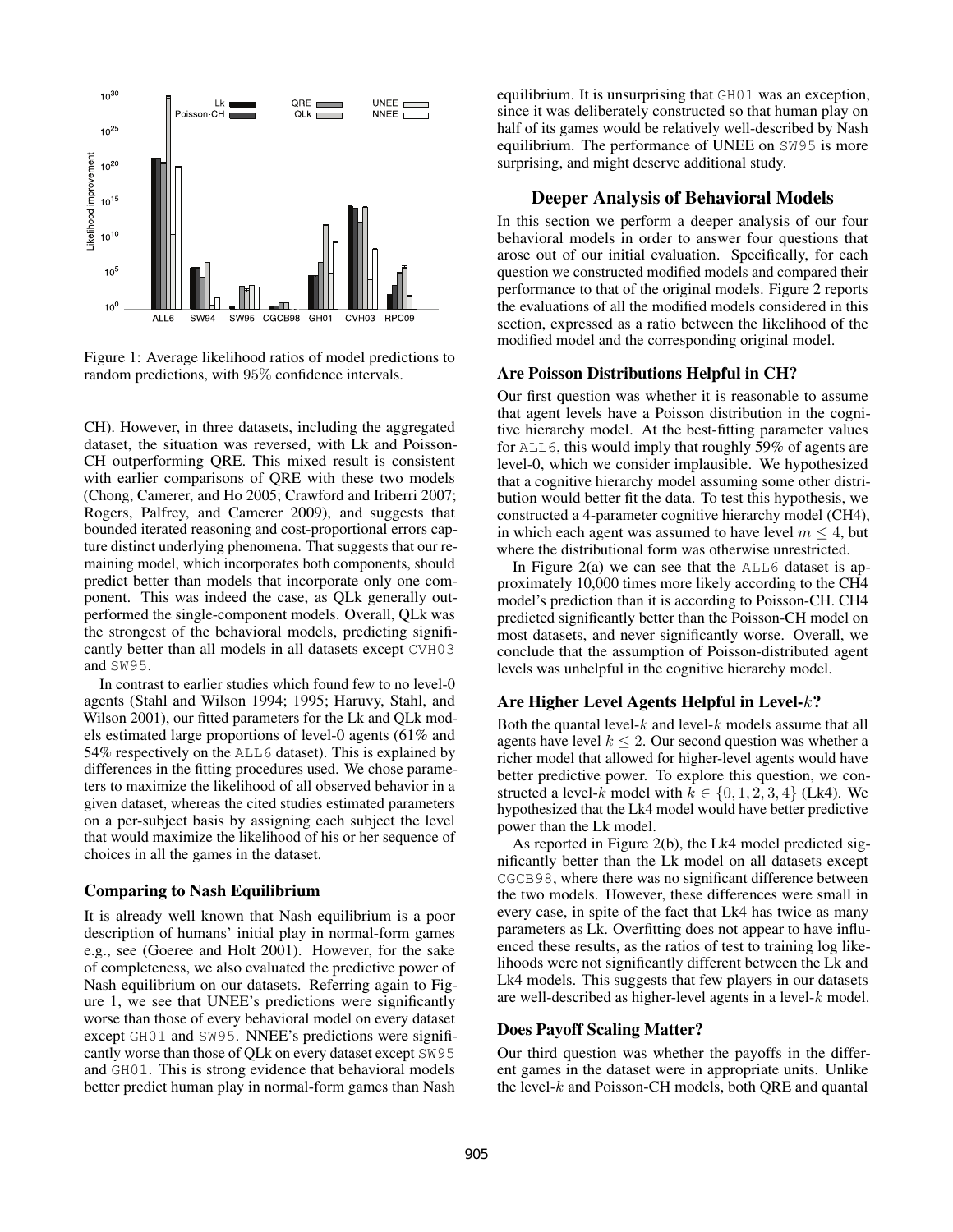

Figure 2: Average likelihood ratios between predictions of modified and initial models, with 95% confidence intervals.

level-k depend on the units used to represent payoffs in a game. When considering a single setting this is not a concern, because the precision parameter can scale a game to appropriately-sized units. However, when data is combined from multiple studies in which payoffs are expressed on different scales, a single precision parameter may be insufficient to compensate for QRE's scale dependence.

We proposed two hypotheses to explore this question. The first was that subjects were concerned only with relative scales of payoff differences within individual games. To test this hypothesis, we constructed a model (NQRE) that normalizes a game's payoffs to lie in the interval [0, 1], and then predicts based on the QRE of the normalized game. Our second hypothesis was that subjects were concerned with the expected monetary value of their payoffs. To test this hypothesis, we constructed a model (CNQRE) that normalizes payoffs so that they are denominated in expected cents.

Figure 2(c) reports the likelihood ratio between the modified QRE models and QRE. Both NQRE and CNQRE performed worse than the original unnormalized QRE on every disaggregated dataset except for SW94 and SW95, where the improvements were very small (although significant). We conclude that subjects responded to the raw payoff numbers, not to the actual values behind those payoff numbers, and not solely to the relative size of the payoff differences. There are independent reasons to find this plausible, such as the widely-studied "money illusion" effect (Shafir, Diamond, and Tversky 1997), in which people focus on nominal rather than real monetary values.

However, on the aggregated ALL6 dataset, the situation was quite different, with NQRE performing well and CNQRE performing very poorly. This suggests that normalization can yield a better-performing QRE estimate for aggregated experimental data, but that expected monetary value is not a helpful normalization to use.

### Does Heterogeneity Matter?

The quantal level- $k$  model incorporates multiple kinds of heterogeneity. Different agent types may have different quantal choice precisions, and higher-level agents' beliefs about the relative proportions of other levels in the population, as well as the precisions of other levels, may differ from both each other and reality. Our final question was whether a more constrained model would predict equally well.

We constructed a model in which non-random (i.e., nonlevel-0) agents were constrained to have identical precisions. Further, the agents were constrained to have correct beliefs about the precisions and the relative proportions of lowerlevel types. This model can also be viewed as an extension of cognitive hierarchy that adds quantal response; hence we called it *quantal cognitive hierarchy*, or QCH.

Definition 6 (QCH). Level-0 agents choose actions uniformly at random. Level- $m$  agents choose actions with probability  $\pi_{i,m}^{QCH}(a_i) = QBR_i \left( \sum_{\ell=0}^{m-1} \alpha_{\ell} \pi_{j,\ell}^{QCH} | \lambda \right)$ . QCH assumes that  $m \leq 4$ , and thus has five parameters.

Figure 2(d) shows the comparison between the prediction performance of QCH and QLk. QCH actually performed considerably *better* than QLk on the ALL6 and SW95 datasets. Otherwise its performance was similar to QLk's, and was never worse by more than a factor of 10. This suggests that QLk's added flexibility in terms of heterogeneous beliefs and precisions did not lead to substantially better predictions.

### Conclusions and Overall Recommendations

To our knowledge, this is the first study to address the question of which of the QRE, level- $k$ , cognitive hierarchy, and quantal level- $k$  behavioral models is best suited to predicting unseen human play of normal-form games. We explored the prediction performance of these models, along with several modifications. Overall, we found that the QLk model had substantially better prediction performance than any other model from the literature. We would thus recommend the use of QLk by researchers wanting to predict human play in (unrepeated) normal-form games, especially if maximal accuracy is the main concern. QCH, a novel and conceptually-simpler modification of QLk, performed about as well as QLk. We recommend the use of QCH when it is important to be able to interpret the parameters (e.g., in a Bayesian setting where "reasonable" priors need to be determined) and when it is important to be able to vary the number of modeled levels.

One possible direction for future work is to apply these models to practical applications in multiagent systems. Another is to evaluate models that have been extended to account for learning and non-initial play, including repeated-game and extensive-form game settings.